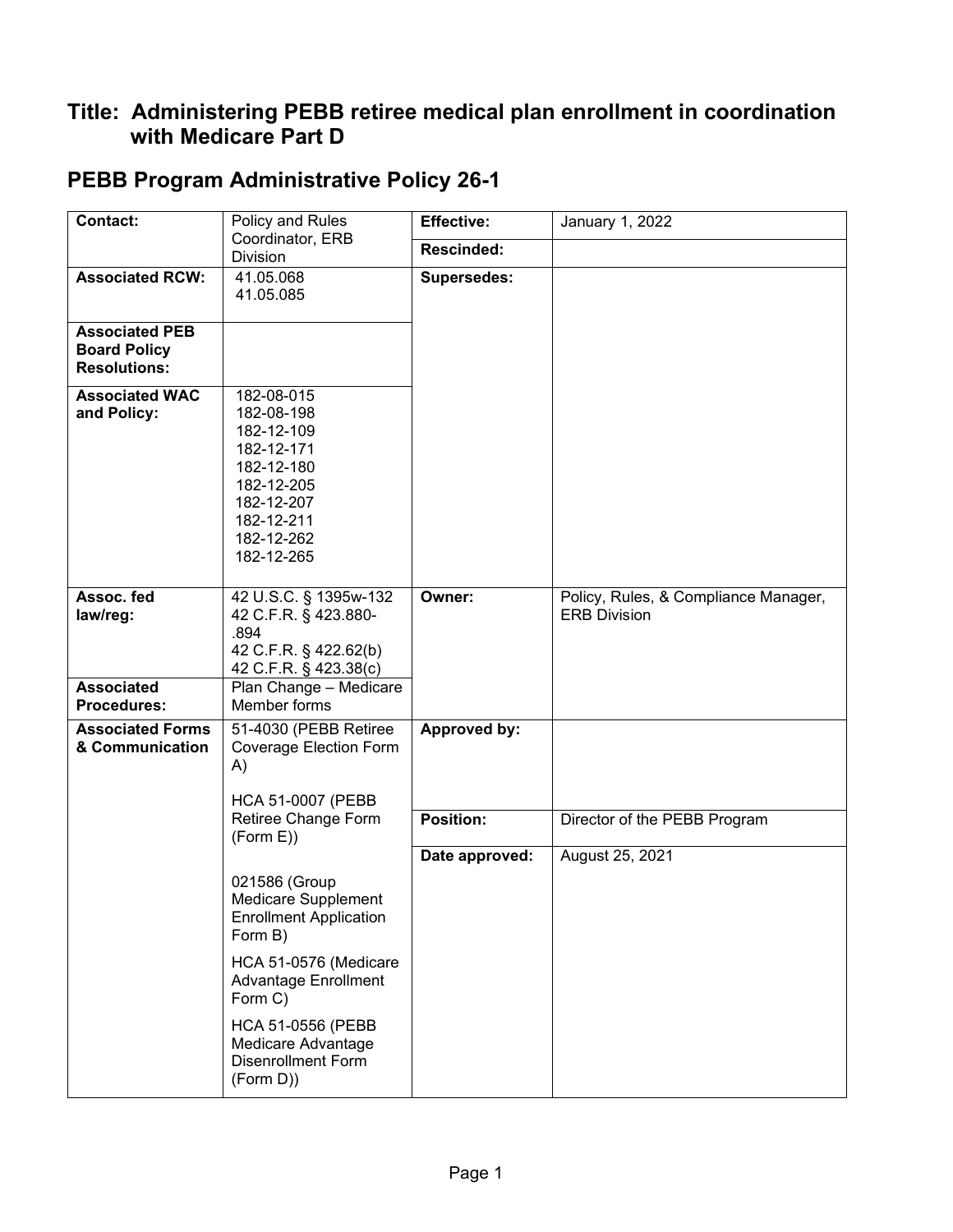## **PURPOSE**

To administer Public Employees Benefits Board (PEBB) retiree medical plan enrollment in order to participate in the employer incentive program established in 42 U.S.C. § 1395w-132.

## **POLICY**

- 1. The PEBB Program manages member enrollment in PEBB retiree medical and dental insurance based on the member's Medicare Part D enrollment.
	- a. The PEBB Program gathers Medicare subsidy eligibility information from the Retiree Drug Subsidy Program.
	- b. The PEBB Program informs the subscriber of their option(s) in writing so they can make an educated decision.
	- c. The PEBB Program determines a subscriber's option(s) based on their specific circumstance as outlined in the table below.

| <b>Circumstance</b> |                                                                                                                                          | Coordination of enrollment in PEBB retiree medical insurance                                                                                                                                                                                                                           |  |                                                                                                                                                                                                                                                                                                                                                                                                                                                                                                                                                                                 |
|---------------------|------------------------------------------------------------------------------------------------------------------------------------------|----------------------------------------------------------------------------------------------------------------------------------------------------------------------------------------------------------------------------------------------------------------------------------------|--|---------------------------------------------------------------------------------------------------------------------------------------------------------------------------------------------------------------------------------------------------------------------------------------------------------------------------------------------------------------------------------------------------------------------------------------------------------------------------------------------------------------------------------------------------------------------------------|
|                     | A. Subscriber, subscriber's<br>spouse or state registered<br>domestic partner is enrolled in<br>Medicare Part A and Part B<br><b>AND</b> | Subscriber, subscriber's spouse or state registered domestic<br>1.<br>partner must:<br>Terminate their Medicare Part D plan enrollment in order<br>a.<br>to retain enrollment in the selected PEBB medical plan.<br>i. Proof of their Medicare Part D plan termination<br>is required. |  |                                                                                                                                                                                                                                                                                                                                                                                                                                                                                                                                                                                 |
|                     | Subsequently enrolls in a<br>Medicare Part D plan                                                                                        |                                                                                                                                                                                                                                                                                        |  | <b>OR</b>                                                                                                                                                                                                                                                                                                                                                                                                                                                                                                                                                                       |
|                     |                                                                                                                                          |                                                                                                                                                                                                                                                                                        |  | b. Enroll in PEBB's Medicare Supplement Plan G in order<br>to retain enrollment in PEBB retiree medical and dental<br>insurance.<br>i. The subscriber must complete a Group<br>Medicare Supplement Plan Enrollment<br>Application (Form B). If the subscriber or any<br>dependents are enrolled in a Medicare<br>Advantage or Medicare Advantage prescription-<br>drug plan, they must also complete a PEBB<br>Medicare Advantage Plan Disenrollment Form<br>(Form D).<br>Non-Medicare enrollees on the account will be<br>ii.<br>enrolled in the Uniform Medical Plan Classic. |
|                     |                                                                                                                                          |                                                                                                                                                                                                                                                                                        |  | 0R                                                                                                                                                                                                                                                                                                                                                                                                                                                                                                                                                                              |
|                     |                                                                                                                                          |                                                                                                                                                                                                                                                                                        |  | c. Terminate PEBB retiree medical and dental insurance. If<br>the subscriber terminates their insurance coverage, this<br>will also terminate medical and dental insurance<br>coverage for all dependents enrolled under the<br>subscriber's account.<br>The subscriber must submit a written request for<br>termination.                                                                                                                                                                                                                                                       |
|                     |                                                                                                                                          | 2.                                                                                                                                                                                                                                                                                     |  | Subscribers are required to respond to the PEBB Program by<br>the date listed in the PEBB Program's notification(s) in order to<br>remain enrolled in PEBB retiree medical and dental insurance.<br>a. If a subscriber fails to respond regarding themselves,<br>then the PEBB Program will terminate coverage for the<br>subscriber and any enrolled dependents on the                                                                                                                                                                                                         |